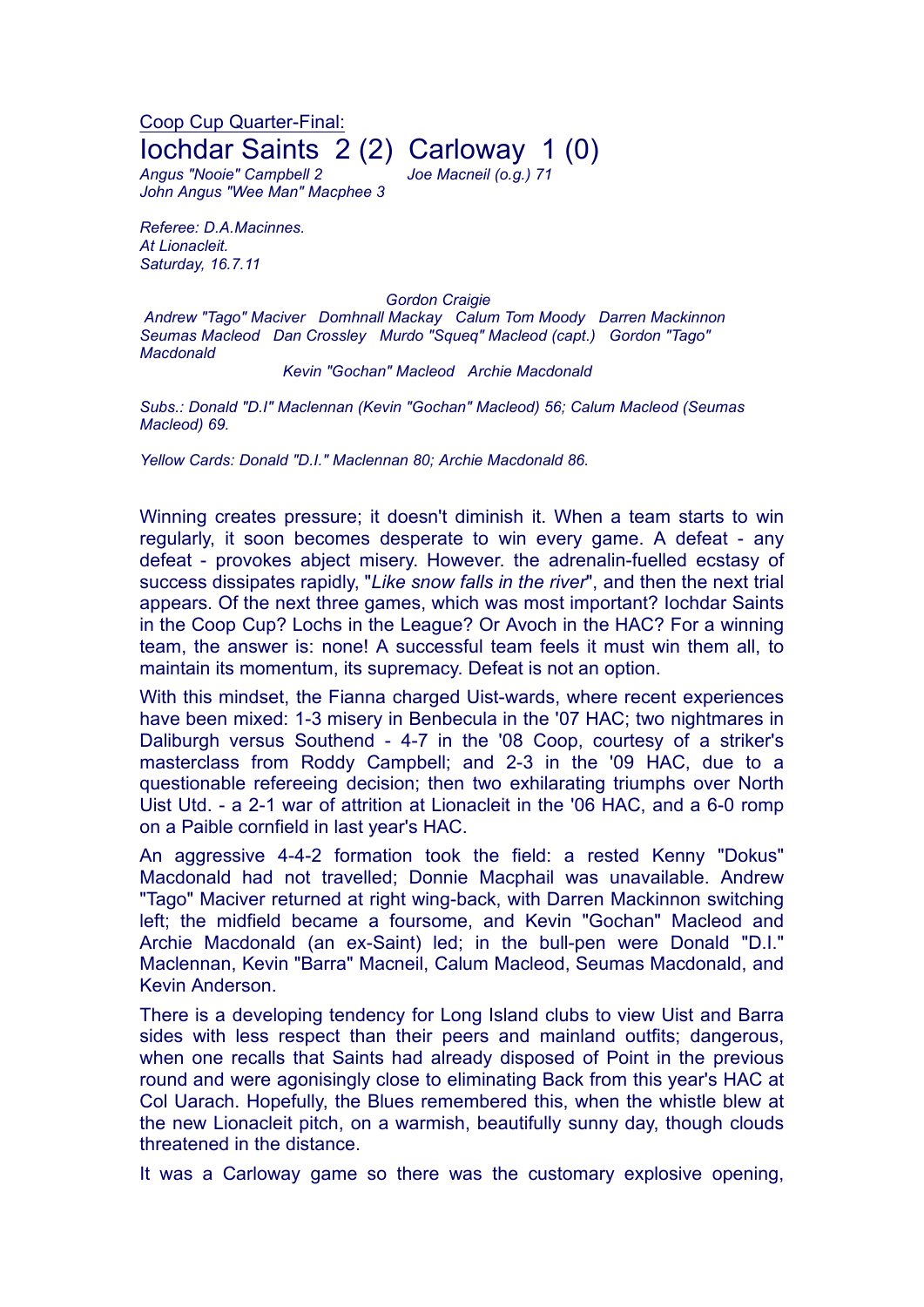unfortunately at the wrong end of the park this time. The Blues have been setting all sorts of new records this season - another one was to be two down in three minutes. Saints' first move forward down their left led to Carloway giving away a needless free-kick, midway inside their own half, wide on their right. Thus, John Angus Macphee had the opportunity to drop a textbook cross behind the Carloway big men which bounced up and back off the shins of a startled Craigie, for Angus Campbell to thwack home off the 6-metre line.

Carloway shrugged it off, began their usual patient build-up, lost the ball, then as Saints attacked again, were adjudged to have fouled once more, close to the earlier position. A carbon copy of the opening goal followed, this time "Nooie" sending it behind the back-line, but slightly to Craigie's left, to bounce untouched just inside the post. Carloway's calm was admirable as they tried again to build steadily from the back. However, though they were extremely careful, and faultless, in defence, the midfield struggled to gain shape and the unsettling opening led to the final pass being mishit against an opposition, understandably exploiting of their immediate two-goal cushion, to retreat in numbers, clear long, and employ the breaking pace on either wing through Ally Downie and "Wee Man" Macphee.

On 16 minutes, a disputed free-kick on the edge of the Carloway box saw Craigie anticipate well to save from "Wee Man", before na Gormaich finally came to life in 23 minutes when a Mackinnon/ "Tago" move on the left led to a low cross flashing across Saints' goal, 8 metres out, just out of reach of Macdonald and "Gochan". A Mackinnon cross led to Macleod heading past from 16 metres, then, on the half-hour, Stephen Scott finally earned his pay, stopping a strike from just outside the box, from Carloway's centre-half, Calum Tom! The Blues now pressed relentlessly while Saints defended across the line, reminiscent of Leeds Utd.'s / Liverpool's (in the early Shankly years) away tactics in Europe in the 60s and 70s. Gaps appeared at the back: a neat move on the right led to a wasted poke by Downie from 10 metres into Craigie's arms. On 35 minutes an excellent Moody block under pressure, facing two assailants, thwarted a rapid move through the centre, then "Pongo" matched this feat on the left, grinding the ball away for a corner. The half ended with "Pongo" heading past at the other end from 16 metres, off a cross from the left.

Where to go was na Gormaich's problem. They had all the play, but Saints were having all the chances. They couldn't unpick the defence, and the Devil continually clutched their heels. They had fallen into the trap that Scotland set France at Hampden '07, playing at the slower team's pace, the so-called *Birmingham City* syndrome, facing a team that can run with you, match you for effort and aggression, frustrate you, then feast on your mistakes. On 52 minutes, a long ball found an attacker running clear; Craigie tried to boot clear; the collision sent the ball running free. For some reason, the goalkeeper didn't pick it up but then mishit a second attempt to boot clear, straight to Carl Macphee, lurking 20 metres away. Macphee tried to lobshot Craigie but this allowed the goalminder to pull off a stupendous save, high to his left, and palm it away for a corner.

The next minute, a Carloway break on the right led to "Pongo" stroking the ball towards goal but Harry Luney, an "Uibhisteach" rock all afternoon, swept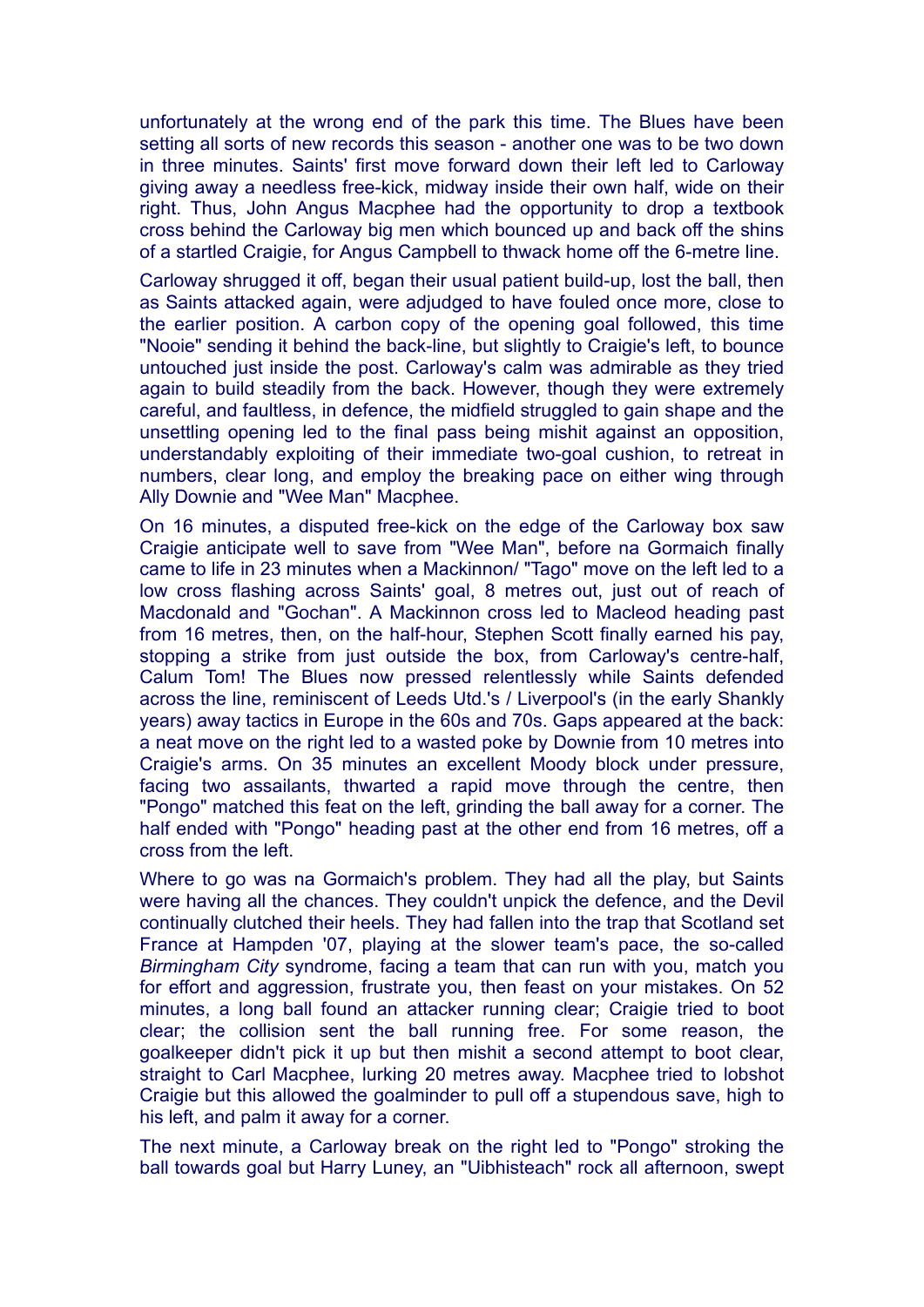away to the left, in front of the goalmouth. On 59 minutes another break permitted Carl Macphee to whistle in a shot from the left, 22 metres out, but Craigie saw it coming all the way to flick it expertly to his left.

Midway through the half, the Blues had two sudden chances: "Tago", growing old on the left, waiting for the ball at feet, cut in effortlessly to leave his marker dead, then crossed; the ball broke right, where Darren Mackinnon (now right, as "Gochan" had been sacrificed, with "D.I" taking left wing-back), reverse passed, but it was blocked. Then "Pongo" finally got right, crossed, but Archie Macdonald's exquisite right-foot hook showed Scott's quality at last, as he knocked away high to his left.

Then, after all this painstaking effort to create, an undeserved goal arrived out of nothing. Once more, our own Lothar Emmerich, "Tago", left his marker somewhere in Loch Ba to turn in and send in the sweetest of Martin Peters crosses just inside the back-line for the hapless Joe Macneil to nod into the net at the near post. Quality with a capital Q! Beautiful header, too. Plain bad - or good - luck, depending on who you support.

A moment later, however, the Blues almost needed new underwear, when Carl Macphee, sent clear slightly to the left, flighted the ball beautifully over an advancing Craigie, but the dip was not great enough to prevent it flicking the top of the bar and past. On 74 minutes Macphee was freed again on the left, but his cross/ shot wide on the left, from almost the bye-line, flew across goal with no takers. In 80 minutes a Saints' free-kick right on the edge of the box was blocked before Mackinnon, irrepressible coming through right, was denied as he tried to feed Macdonald in front of goal. In injury-time, Ally Downie almost turned the knife in the wound when he nodded a cross from the left past from 16 metres.

The HAC excepted, cup assignments have been unfulfilling affairs for the Blues. This tie presented a textbook example of the Mourinho doctrine: all the possession, running, neat moves, and classy build-ups in the history of football are futile, if you do not create any chances, have testing shots on target; fire-power, to be explicit. Frequently, the Blues constructed the golden chance; then passed the ball sideways.

For considerable periods they had the UIbhistich penned back but could not find the password. Where was Scott Macaulay, "Savo", Neil Bowman, when you need them? To fire this white sphere between the white horizontal lines when you see them? Stephen Scott could easily have re-designed his webpage during the first half. Quality goalkeeper or not, it's hard to tell, he had so little to do. Yet, a strange conundrum is evident here: Carloway did not actually play badly at Lionaclete and certainly cannot be criticised on grounds of effort, or of hunger to win; the back four were solid and desperate to support, indeed functioned better as a midfield than the actual midfield did, hence allowing the chances above; the back four played like eight.

The midfield toiled, experimented, ran and ran, but could not find a shape. An unremitting attempt was made to play football, keep the ball on the ground, at feet, build from the back into midfield, who competed tirelessly, while Archie Macdonald no doubt had little trouble sleeping last night, considering the effort he expended running and chasing to confound his ex-teammates. "Tago", also, maintained position on the left touchline, electric when the ball